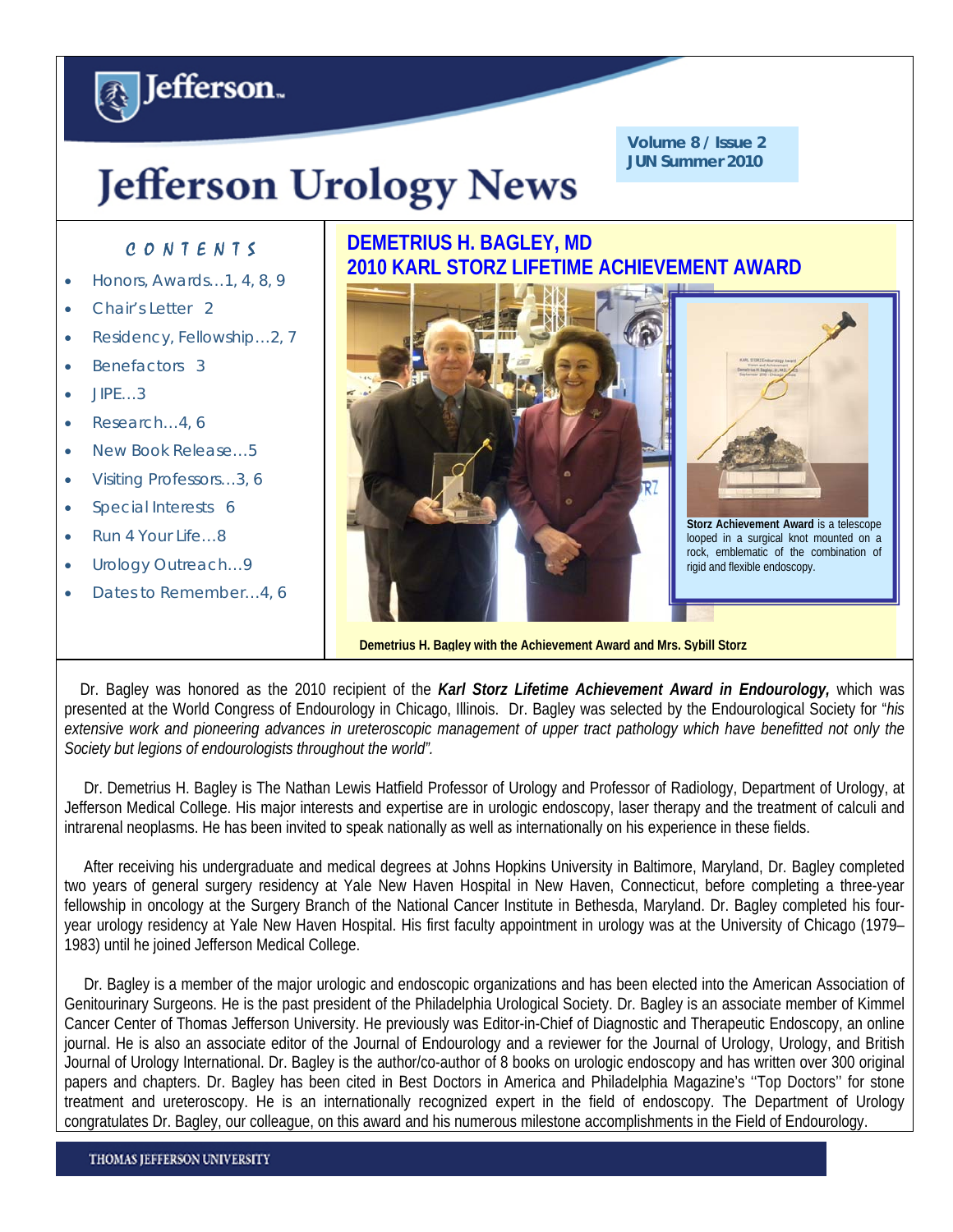#### Page 2

# **CHAIR'S LETTER**

*Dear Friends,* 

 *In this Summer 2010 edition we will try to start to catch up on some of the great news over the last 6 months. We were thrilled to learn that Dr. Bagley received the Storz Lifetime Achievement Award from the Endourology Society. Our residency program expansion officially went into effect on July 1, 2010 when three new urology interns joined the Department of Surgery for their preliminary training. Dr. Francisco "Paco" Gelpi- Hammerschmidt joined us as a third member of the PGY3 Class. Dr. Kelly Healy is our new Endourology Fellow and we welcomed Dr. Jaspreet Singh as a new faculty member to head up our new office located at the Navy Yard. Details are available for some of these items in the edition and the upcoming Fall 2010 edition of JUN. Stay tuned...* 

*Leonard G. Gomella, MD* 

## **2010 RESIDENCY MATCH RESULTS**

 The Department of Urology is proud to announce the Urology Residents for 2010 at Thomas Jefferson University Hospital as Drs. Ryan Cleary, Michael Amirian and Nathan Roberts. These three new urology residents started as interns in the Department of Surgery on July 1, 2010.

 **Michael John Amirian, MD** is a graduate of SUNY Downstate Medical Center College of Medicine, Brooklyn, NY. Dr. Amirian received a BS in Cell and Molecular Biology from Binghamton University-SUNY. For the past two years Dr Amirian has worked with Drs J Blaivas and J Weiss on clinical studies involving the overactive bladder. He is a sports fan and "has an interest for pretty much anything that gives him an excuse to get outside".

 Drs. Ryan Cleary and Nathan Roberts are both frequent visitors to our department and both graduates of Jefferson Medical College, 2010. **Ryan Cleary, MD** did his undergraduate studies in Chemistry at Mount St Mary's University in Emmitsburg, MD. He was Treasurer of the Jefferson Urology Society and participated in a summer research study at NIDDK as well as numerous research projects with Dr Bagley in our department which culminated in presentations at national meetings. He enjoys ice hockey, cooking and fishing.

 **Nathan R Roberts, MD** has a BS in Health Studies and a MS in Physical therapy from Boston University. Dr. Roberts participated in a review of ileovesicostomy with Dr. Shenot. His special interests are running, kayaking, carpentry and reading.

 The Department of Urology is also pleased to congratulate these additional Jefferson Medical College students in the Class of 2010 who matched at the following programs:

**Timothy B. Brown, MD**- Massachusetts General Hospital, Boston, MA

**Thenappan Chandraseka, MD**- University of California at Davis, Sacramento, CA

**Geoffrey S. Gaunay, MD**- Beth Israel Med Ctr, New York, NY

**Trisha M. Juliano, MD**- Vanderbilt University School of Medicine, Nashville, TN

**Franklin C. Lee, MD**- Univ. of Washington, Seattle, WA

**Mona Yezdani, MD**- George Washington University, Washington, DC

 Our match rate was 100% this year for JMC students who chose urology, an impressive statistic with the nationwide overall match rate slightly over 75%. According to Dean Mark Tykocinski in a congratulations note sent to Dr. Gomella: "This is a great testament to your department, both in terms of the number of medical students electing to go into Urology, but also the caliber of the institutions they are matching at".

 The Department of Urology is grateful for the orchestration of this successful program to Dr. Patrick Shenot, Residency Program Director and the support staff in the Department of Urology.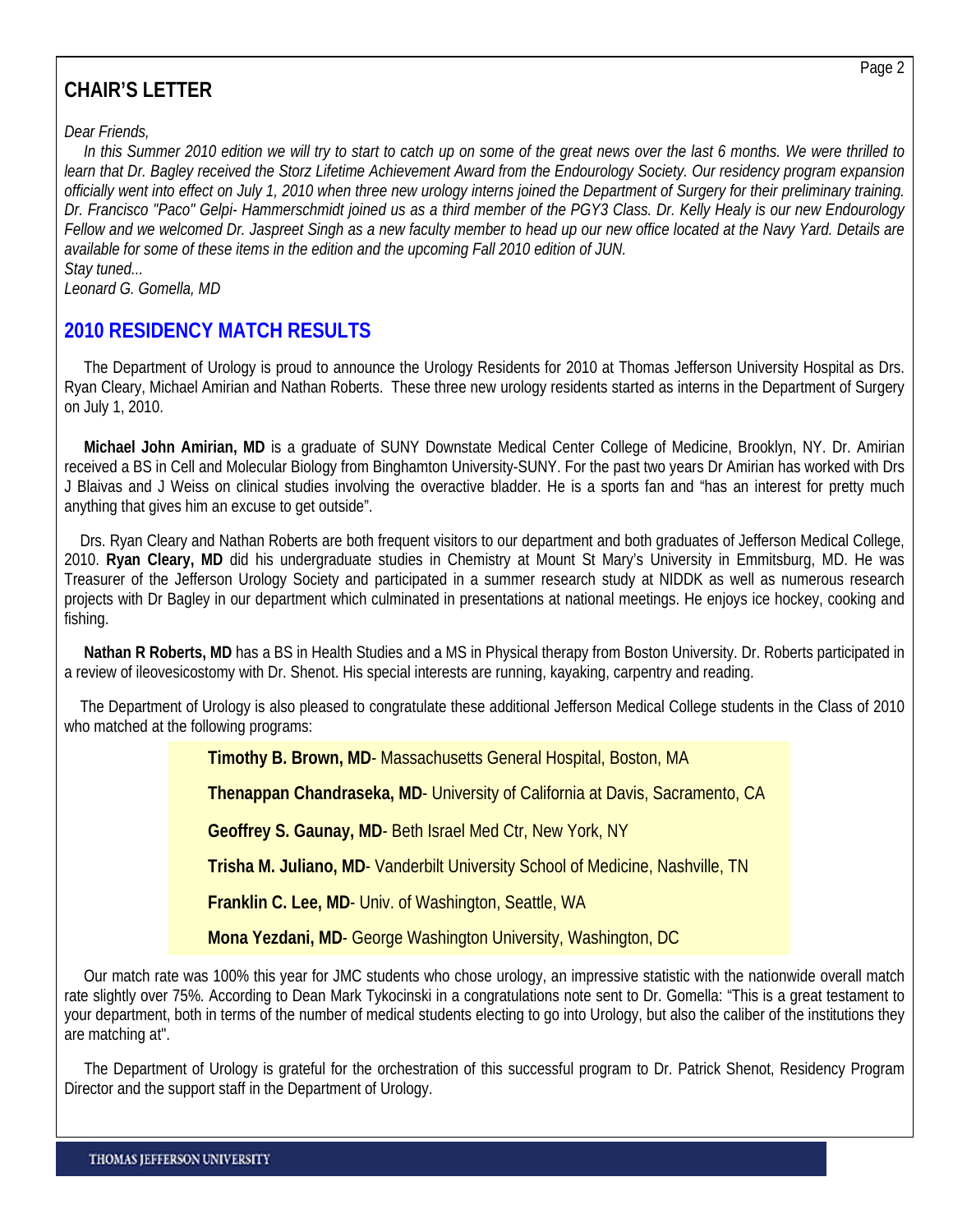### **JEFFERSON THANKS THE NOVAK AND PERKINS FAMILIES FOR THEIR SUPPORT**

 An acknowledgement dinner in honor of the founders of the Benjamin Perkins Bladder Cancer Fund was held earlier this year. The fund was inspired by the story of Benjamin Perkins, Sr., an internationally recognized professional horseman and bladder cancer survivor. The effort is led by Honorary Fund Chairman Ebby Novak, Ben's close friend and owner of New Farm Stable in Marlton, New Jersey. Mr. Novak established the fund in the Fall of 2002 to help the Department of Urology develop the premier bladder cancer research program and treatment center in the US. Attendees included Ebby and Nancy Novak, Ben and Geri Perkins, Kenny and Lisa Brownstein, Lenny and Tricia Gomella, Fritz Ruccius and Dr. Robert Barchi. The evening was hosted by TJU President Dr. Robert Barchi who expressed gratitude to the Novaks and Perkins for their long term support of the bladder cancer research programs at Jefferson.



From Left to right Dr. Leonard Gomella, Mr. Eb Novak, Dr. Robert Barchi, TJU President, Dr. Ken Brownstein and Mr. Ben Perkins.

### **DEPARTMENT OF UROLOGY AND THE JIPE (JEFFERSON INTERPROFESSIONAL EDUCATION CENTER)**

 Several members of the department have participated in a program on Interprofessional Education. JIPE is one of the premier interprofessional education centers in the U.S. The Jefferson Center is dedicated to improving interprofessional care (IPC) through implementing and evaluating patient-centered education throughout the Thomas Jefferson University curriculum. This interprofessional Education and Care initiative is a new focus at Jefferson. The Urology course was designed and implemented by Dr. Demetrius Bagley in collaboration with our inpatient, outpatient and OR nursing staff. The program itself consisted of four sessions designed to help develop and further implement a program of interprofessional education. The four sessions included discussions of program design, teaching, educational aims and literature research techniques.



 Representatives included the members of the urology office and department and the nursing department and the OR specials group. These included Emily Feeney, Darlene Bewick, Bridget Lepchuk, Maryann Sonzogni, Sonia Hurtado and Demetrius H. Bagley. The program for the Department of Urology which had been considered earlier was therefore consolidated with a design plan to have a lecture series by faculty and other department members, a nonphysician Journal Club and a shadowing program to experience role crossing.

 The first two Journal Club sessions have been completed. The participants present included members from both offices, the operating room, the in-hospital care team and faculty.

 The first session reviewed papers on endourology and prostate cancer while the second was on incontinence and female urology. The Journal Clubs are planned at 3 month intervals with subjects and specific formats to be modified as desired.

The nursing staff also participated in the Annual Avalon Urology Symposium also coordinated by Dr. Bagley.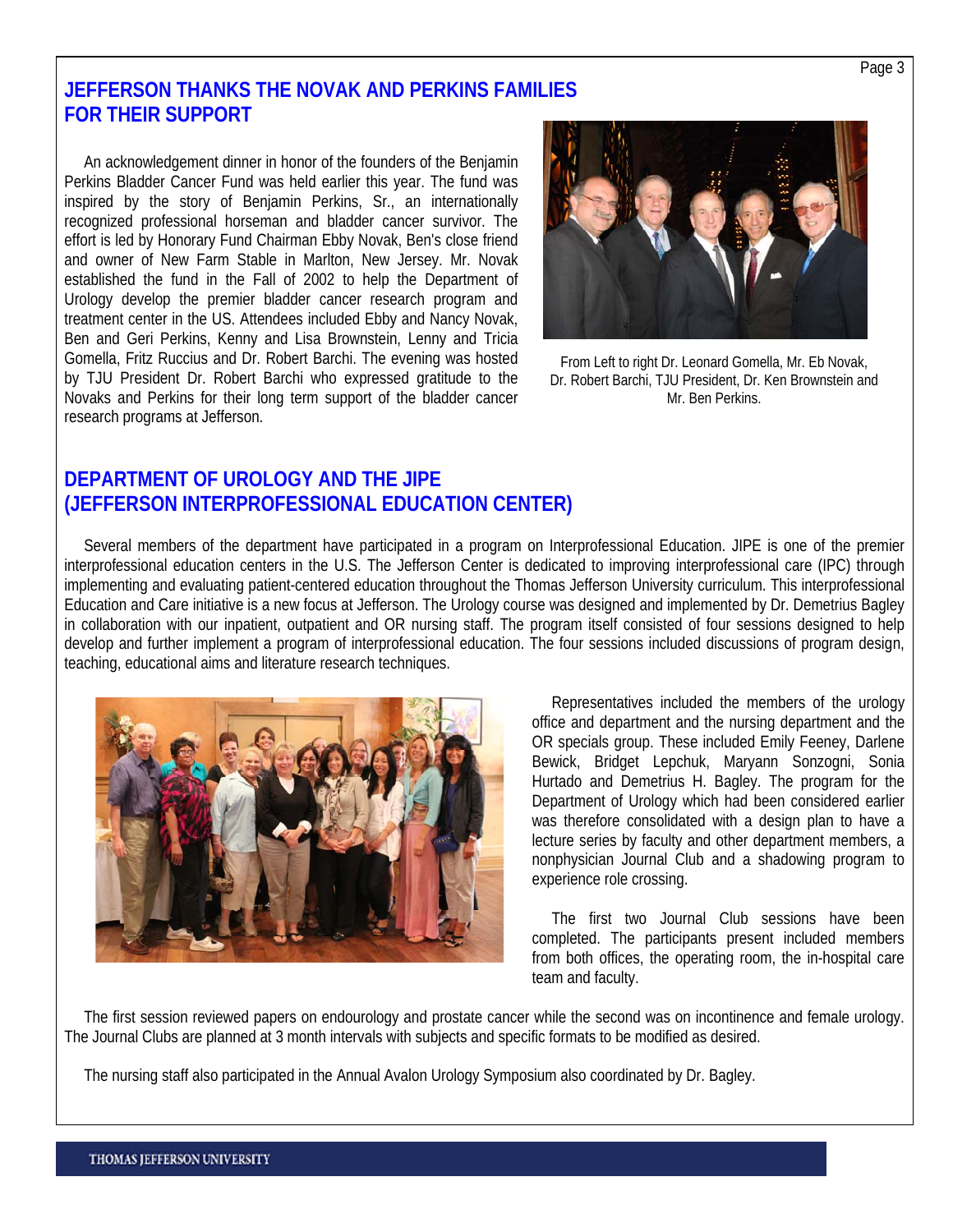### **Dr. JULIE BARTHOLD – NIH-RO1 AWARD**

 Dr Julie Barthold, Associate Professor of Urology at TJU, Associate Chief, Division of Pediatric Urology, and Director of Research for the Division of Pediatric Urology at Nemours/Alfred I. Dupont Hospital for Children (AIDHC), has been awarded a competitive NIH-R01 grant as a surgeon scientist. The grant is entitled "**Genetic Basis of Cryptorchidism".** This study will be funded over a period of 4 years with total grant compensation of \$2.06 million. This is the largest R01 awarded to AIDHC.

 Dr. Barthold obtained her preliminary studies on Cryptorchidism as one of the target investigators on a NIH COBRE-funded Center for Pediatric Research under the leadership of Drs. Tom Shaffer and Carolyn Schanen. In addition, the support of Dr. Barthold's Division Chief, Dr. Sonny Figueroa, and the Department of Surgery Chair, Dr. Jim Reilly, has been instrumental in Dr Barthold's success.

 A brief synopsis of Dr Bartholds proposal is as follows: Cryptorchidism is the absence of one or both testes from the scrotum. This usually represents failure of the testes to move, or "descend," during fetal development. Cryptorchidism is a common congenital anomaly with evidence for multilocus genetic contribution. Analysis of candidate genes important for testicular descent has failed to detect functional genomic variants in the vast majority of cases, suggesting that more common allelic variants additively contribute to genetic susceptibility.



**Dr. Julie Barthold** 

Consequently, Dr Barthold and coworkers propose a genome-wide association study that will use a collaborative approach to optimize the likelihood of defining susceptibility loci for non-syndromic cryptorchidism. They will capitalize upon previous and ongoing sample collection at 4 major institutions, one of which houses a well-established genotyping facility and extremely large database of genotypes from healthy children, a newer generation genotyping platform that interrogates both single nucleotide polymorphisms (SNPs) and areas of copy number variation (CNV) and ongoing studies of the genetic basis of cryptorchidism in an animal model for testing of gene candidates. Dr. Barthold's lab will study candidate genes at significant loci for expression in rat target tissues and for association of functional SNPs with cryptorchidism. This new investigator-initiated proposal will capitalize on existing, complementary clinical and animal model resources, provide a novel approach to identifying genomic loci that contribute to the risk of cryptorchidism and provide a therapeutic approach.

 The Department of Urology at Thomas Jefferson University is honored to have her as a faculty colleague and congratulates her on this academic accomplishment, and looks forward to her continued success.



# **Anthony A. Caldamone, MD**

Professor of Surgery (Urology) and Pediatrics, Brown University School of Medicine Chief, Pediatric Urology Hasbro Children's Hospital

#### **Wednesday, October 20th 8:00 a.m. – 4:30 p.m. Lecture Hall, Alfred I. duPont Hospital for Children**

For more information contact: Karen Bidus at 302-651-6752 or e-mail [kbidus@nemours.org](mailto:kbidus@nemours.org)

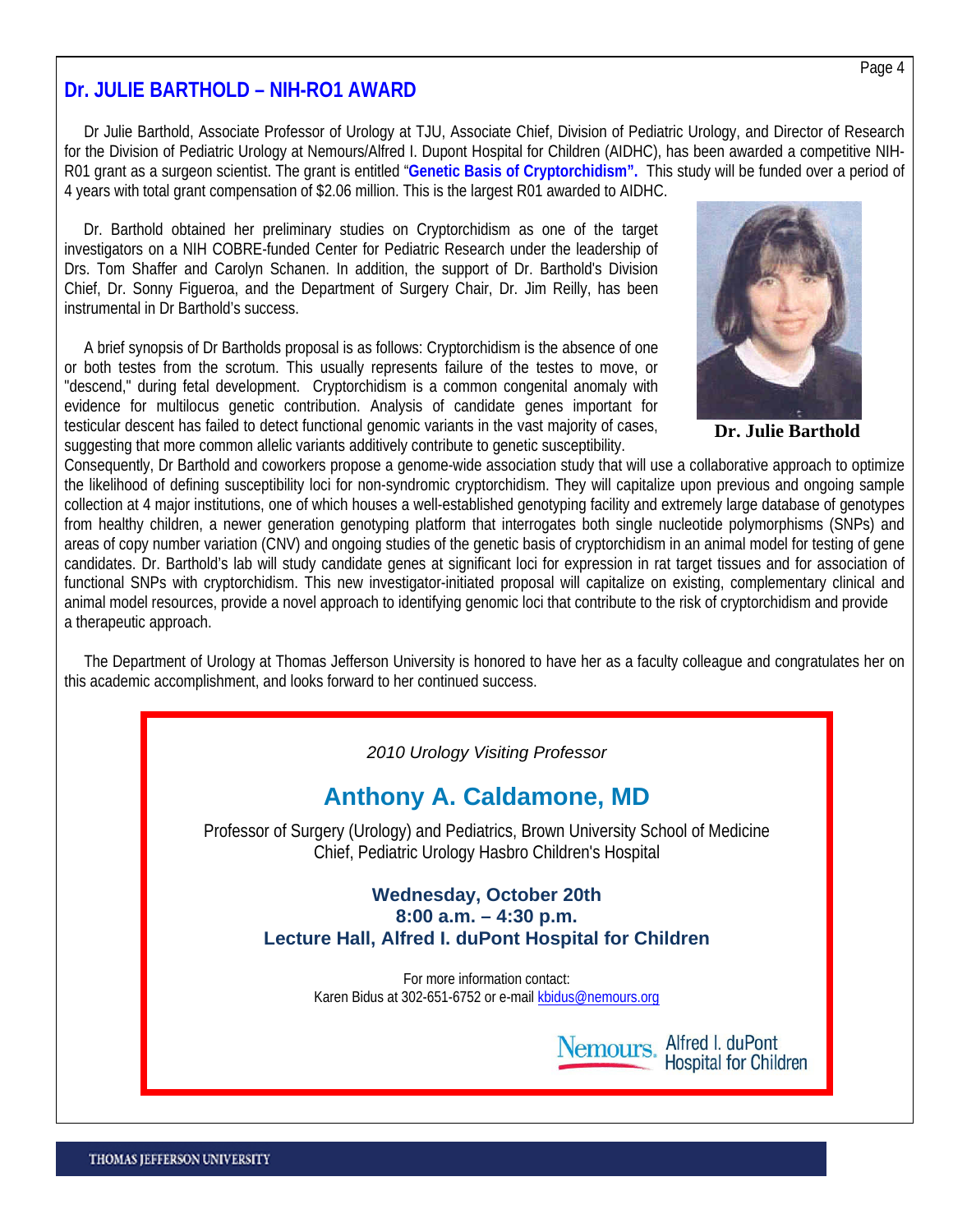## **ANDREA MORRIONE'S LAB SEARCH FOR CLUE TO INVASIVE BLADDER CANCER**

 Bladder cancer often becomes aggressive and spreads in patients despite treatment, but Dr. Andrea Morrione and his research team, as members of TJU Department of Urology and the Kimmel Cancer Center at Jefferson have identified a protein that they believe is involved in pushing tumors to become invasive and deadly. This protein, identified as Insulin Growth Factor–I Receptor (IGF-IR) is a critical regulator of motility and invasion of bladder cancer cells, and may become a novel molecular target to treat patients with bladder cancer in order to prevent metastasis.



 Dr. Andrea Morrione and his colleagues - David Metalli, Francesca Lovat, Farida Tripodi, Shi-Qiong Xu, Michela Spinelli, Lilia Alberghina, Marco Vanoni, Raffaele Baffa, Leonard Gomella, and Renato Iozzo have published these findings entitled as "The insulin-like growth factor receptor I promotes motility and invasion of bladder cancer cells through Akt- and MAPK-dependent activation of paxillin" in American Journal of Pathology 2010, June; 176(6): 2997-3006.

 The publication states that this research is promising, because there are about a dozen agents targeted against IGF-IR that are now undergoing clinical testing to treat a variety of patient tumors as well as clinical testing for the presence of IGF-IR could serve as a novel tumor biomarker for diagnosis, and possibly prognosis of bladder tumors.

 Although bladder cancer is common, the molecular mechanisms that push the cancer to become invasive and to spread are still poorly understood. Most bladder cancers are caught early and treated, however bladder cancers often come back and become aggressive, despite subsequent therapy with surgery, chemotherapy, or immunotherapy.

 In this study, Dr. Morrione's team looked at the role of the protein receptor for the growth factor IGF-I, an important modulator of cell proliferation in bladder cancer cells. They found that although activation of IGF-IR did not affect growth of bladder cancer cells, it did promote the migration and invasion of these cells. The researchers showed that IGF-IR activated other molecules in cancer-promoting pathways (Akt and MAPK) that allow cancer cells to break its bond with other cells in a tumor in order to travel to others sites in the body and metastasizes.

 "These data seem to indicate that this protein receptor may play a more prominent role in later stages of bladder cancer, not in the initiation of the cancer. Additional work is needed to validate the role of IGF-IR in pushing bladder cancer into an invasive form, but if the results continue to be promising, it might be possible to test anti IGF-IR therapies in bladder cancer and to see how effective a test for these proteins in bladder tumor biopsies might predict cancer spread," said Dr. Morrione.

 The study is funded by the Benjamin Perkins Bladder Cancer Fund and the National Institute of Health. Additional lab support is provided by the Martin Greitzer Fund. The above article was also featured by Internet News Blasts at Thomas Jefferson University.

### *THE 5-MINUTE UROLOGY CONSULT***, SECOND EDITION RELEASED IN 2010**

 The Second Edition of the popular reference "The Five Minute Urology Consult" has been published by Wolters Kluwer Health and Lippincott Williams and Wilkins. The book is edited by Dr. Gomella with contributions by all of the faculty and a major representation by our residents of the department. Drs. Ed Trabulsi and Pat Shenot had major editorial roles in the development of the book. The international editorial board includes distinguished urologic faculty from over 20 countries. This fast-access reference provides a current guide on more than 270 of the most common urologic disorders with over 1100 short urologic topics for quick and accurate reference. The two-page outline format provides essential information, including disease presentation, diagnostic tests and interpretation, differential diagnosis, drug and treatment options, follow-up care, ICD-9 codes, and more. Concise diagnostic algorithms, new in this edition, along with convenient TNM tables, comprehensive urologic drug reference, and additional, short topic disorder summaries give fast diagnostic and treatment support. A companion website gives the book's full content and an image bank online. For more information go to [www.urologyquestion.com.](http://www.urologyquestion.com/)

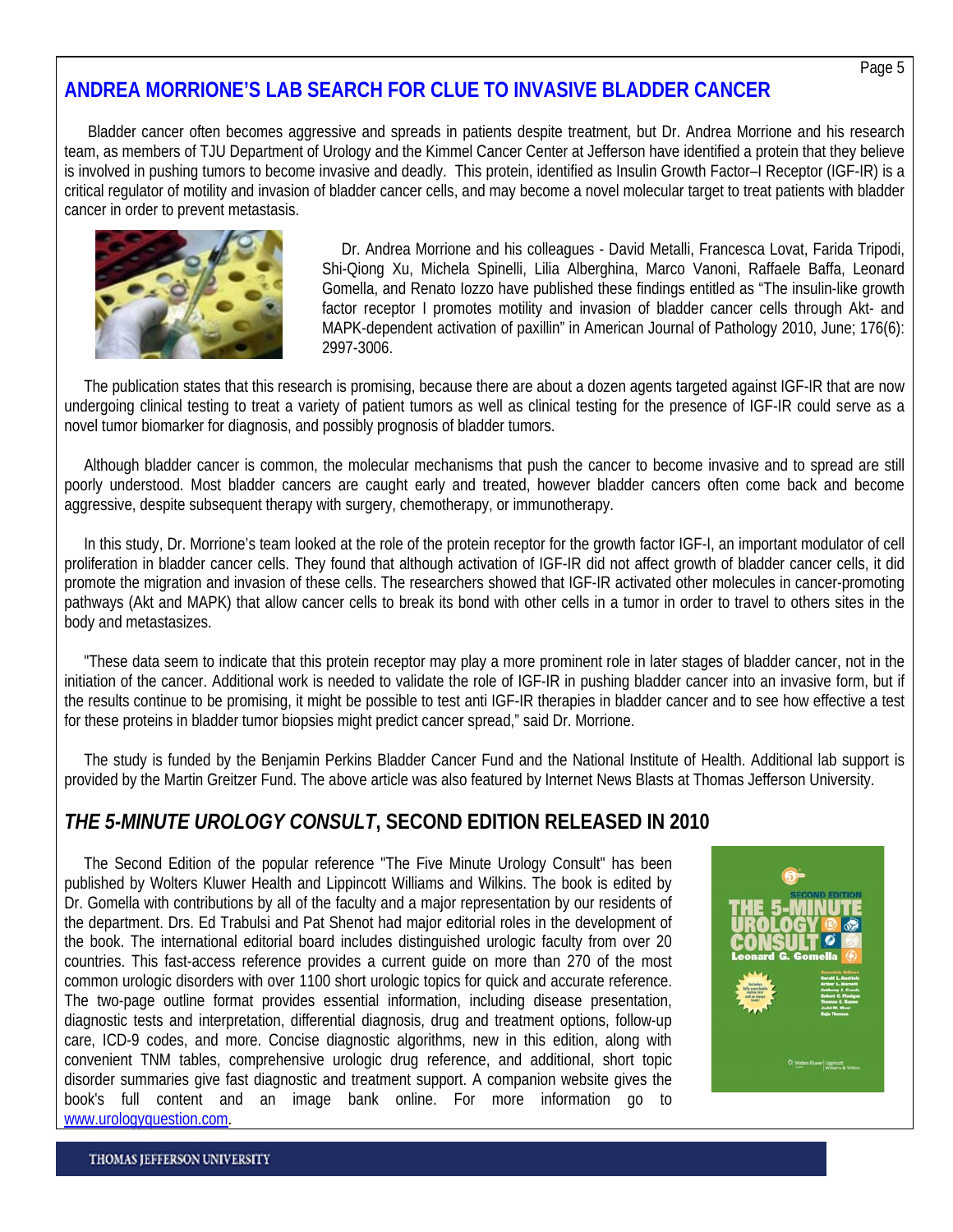# **SAVE THE DATE**

The Kimmel Cancer Center's

# **MEN'S EVENT 2010**

**Benefitting Prostate Cancer Research and Awareness** 

# **Featuring: Saturday Night Live Comedian, Joe Piscopo**

**Master of Ceremonies: Jerry "The Geator with The Heator" Blavat** 

Tuesday, November 16, 2010 6-10 PM [The Prime Rib Steakhouse](http://www.theprimerib.com/pa/index.html) 1701 Locust Street Philadelphia, PA 19103

## **Grand Rounds and Journal Club Visiting Faculty**

 The Department hosted several visiting faculty for grand rounds and Journal Clubs over the last academic year.

 Dr. Harris M. Nagler MD, FACS presented Grand Rounds in the Department of Urology. His presentation highlighted Male Infertility, Vasectomy Reversal and Erectile Dysfunction. Dr. Nagler is a recognized expert in the field of male infertility, and is on the board of the Society for the Study of Male Reproduction.

 Dr Nagler is President, Beth Israel Medical Center and Chairman, Berger Department of Urology at Beth Israel, New York, NY. Dr. Nagler is among New York Magazine's "Best Doctors" for Urology in the June, 2010 edition and Castle Connolly's annual guidebook, "Top Doctors: New York Metro Area, 2010.



Dr. H. M. Nagler with Residents and Fellows



 Dr. Jack Elder is a well known Pediatric Urologist and Chief of Urology at Henry Ford Hospital. In addition to moderating a Journal Club in Pediatric Urology Dr. Elder presented a grand rounds on the current status of the AUA guidelines for reflux disease.

Dr Jack Elder with Pediatric Faculty and Residents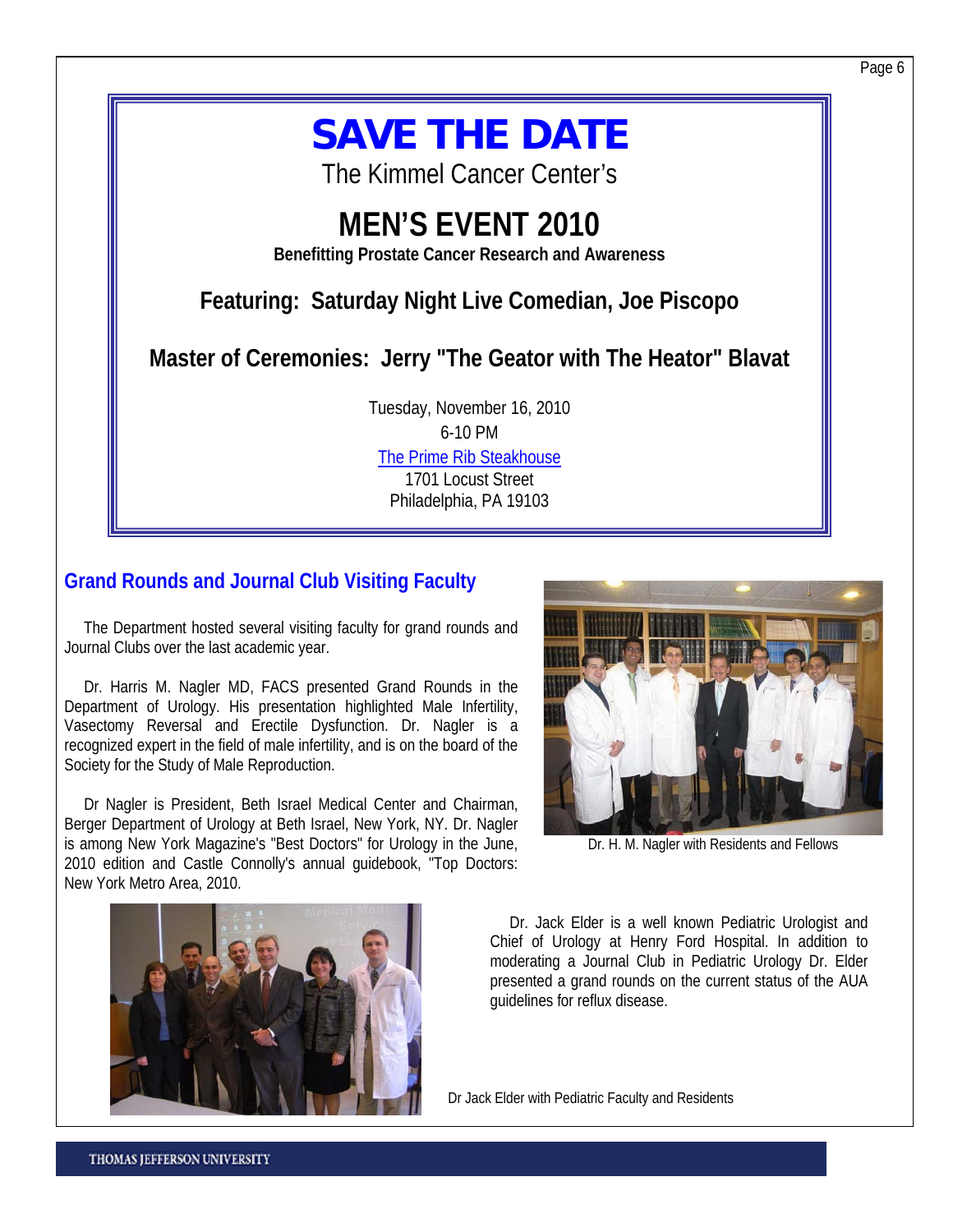### **DR. FRANCISCO GELPI-HAMMERSCHMIDT, NEW PGY 3**

Dr Francisco Gelpi joined our residency program as a PGY3 on July 1<sup>st</sup>. Dr Gelpi received his BS in Biology (2004) and an MD (2008) from the University of Puerto Rico, San Juan, PR. He also completed general surgery as a specialty at the Medical Sciences Campus of the University of Puerto Rico. Dr Gelpi had interviewed for the TJUH Urology Residency Program in which the PGY-3YR would be expanded from two to three residents. He now joins fellow PGY3s Drs. Shawn Liu and Chandan Kundavaram. The Department of Urology warmly welcomes Dr Francisco "Paco" Gelpi, his wife Ana and his 4 month old daughter Adriana.



### **DR. KELLY A. HEALY - C.R. BARD FELLOWSHIP**



Kelly Healy, MD is our new 2010-2011 C.R. Bard Fellow in Endourology and Laparoscopy. She has completed her urologic residency and medical degree at the Emory University School of Medicine in Atlanta, Georgia. Kelly as a resident achieved numerous honors and awards. Just to name a few: Top In-service exam score at Emory 2010, Resident Academic Bowl Winner, Georgia Urological Association and 1st Place T. Leon Howard Case Presentation, Southeastern Section AUA Annual 2009 Meeting. Kelly has been working as a fellow with Drs. Bagley, Hubosky, Lallas and Trabulsi in endourology, robotics and laparoscopy and is an Instructor in the Department of Urology. Kelly enjoys hiking and running. We wish her well in her stay with us in "Sunny Philadelphia".

### **DEMETRIUS H. BAGLEY, MD TREATS CLOE, THE SNOW LEOPARD**

The veterinary projects and collaboration continue. Dr. Bagley worked with Drs. Allyson Berent and Chick Weisse at the Big Cat Rescue Center in Tampa, Florida to treat a snow leopard with a renal calculus. Cloe, a 65 pound snow leopard, was found to have a 2 cm left renal stone. A ureteral stent was placed before shock wave lithotripsy was used to break the stone. The lithotriptor was provided by the Bay Area Stone Treatment Center. Dr. Berent will be returning to cystoscope the patient and remove the stent in July. A video of this procedure can be seen on "youtube" using the following link: <http://www.youtube.com/watch?v=BCXPXAX8bs4>



SWL- Cloe in position!



Dr.Bagley-(Phila) World's best Endoscopist! Vets Liz Wynn(Tampa) & Interventional Radiologist from NYC-Allyson Berent



Dr.Bagley and the BARSC tee shirt!



Cloe in Recovery

Page 7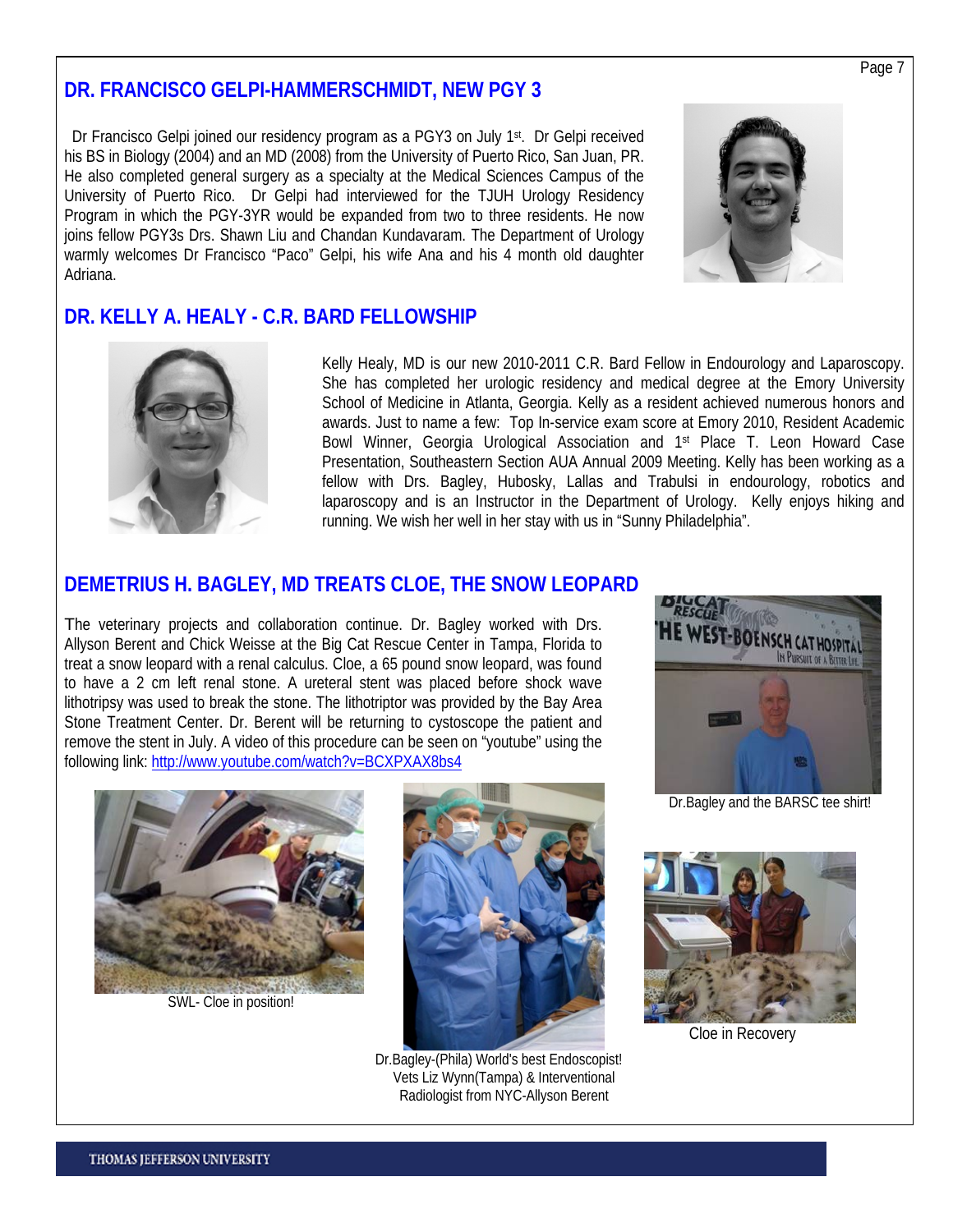### **TEAM JEFFERSON – "RUN 4 YOUR LIFE"**

Team Jefferson made a difference this Father's Day. Nine members of the Thomas Jefferson University family under the guidance of their team leader, Dr Costas Lallas participated in the  $7<sup>th</sup>$  Annual Father's Day Prostate Run "Run 4 Your Life" (5K Race) on June 20<sup>th</sup> at the Philadelphia Museum of Art. This race strives to advance awareness of prostate cancer as a life threatening disease and to raise funds explicitly directed for research in eradicating prostate cancer. Participants and bystanders range from survivors, families, medical practitioners and runners who raised \$225,049 to fight prostate cancer in 2010. This particular race was most memorable since the namesake of the race, Gary Papa had succumbed to prostate cancer within the past year. In addition to the runners, a dozen members of the Department including students, faculty, staff and family participated in distributing information about prostate cancer awareness at the KCC table. **Breast and Prostate Health International**, the coordinator of this annual event, helps support our annual prostate cancer screening event through a grant to the Department of Urology and the Kimmel Cancer center.

Jefferson's team was certainly challenged and their endeavors are seen by the following results:

 Jon Koppel (Son of Max Koppel), 22.34 min J.R. Zola (PGY-5 TJUH Urology Resident), 23.59 min Costas Lallas (Team Leader) 24.52 min



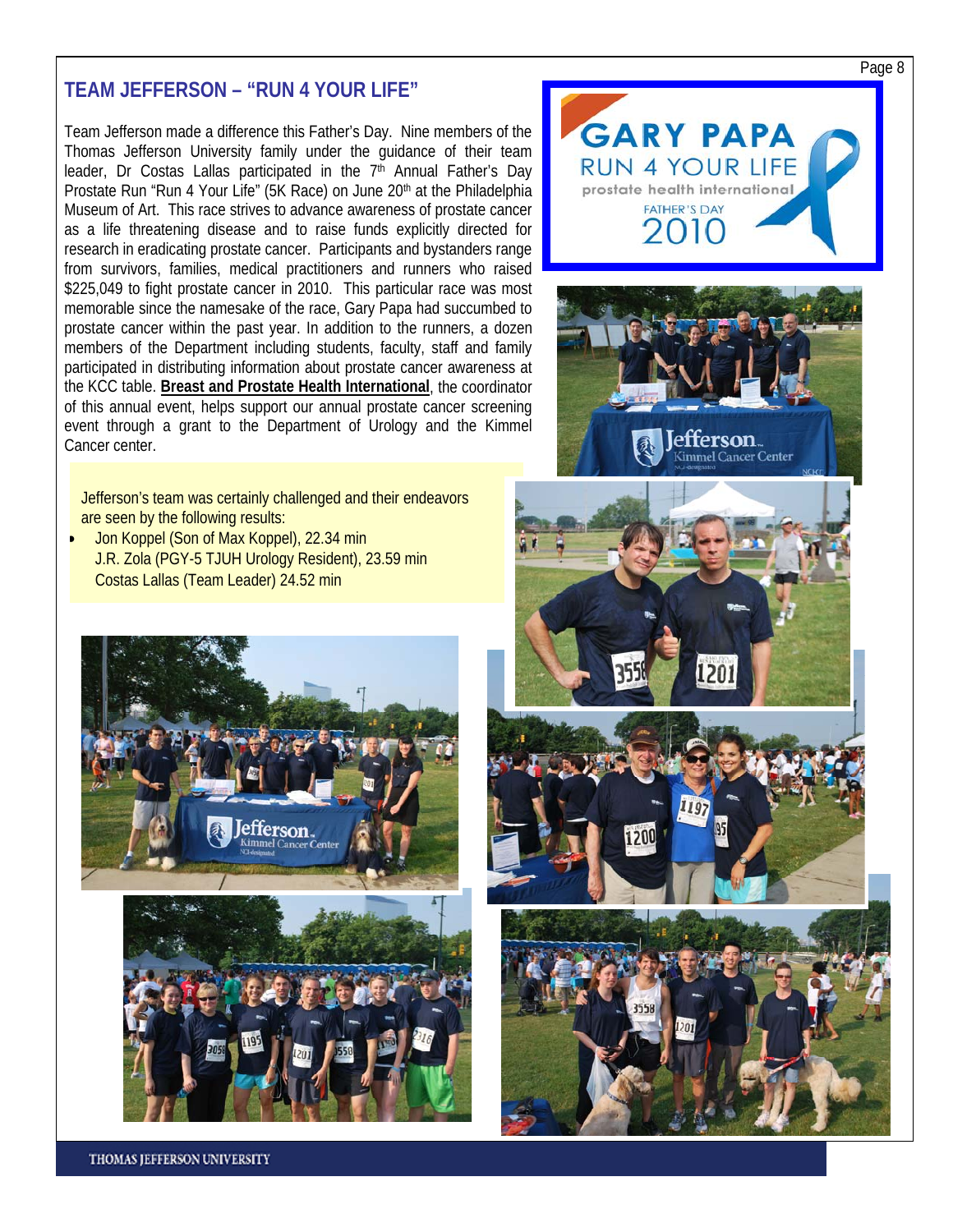# *Jefferson Urology News Notes*

Congratulations to **Drs. Bagley, Gomella and Shenot** on being named Castle Connolly Top Doctors in Philadelphia Magazine 2010!

**Patrick J. Shenot, MD** was promoted to Associate Professor in the Clinical and Educational Scholarship Track.

**Jeanne Llenado, DO** was promoted to Clinical Assistant Professor in the Clinician Educator Track.

**Ed Trabulsi, MD** was honored by the Kimmel Cancer Center during their spring "All Hands Meeting" for his contributions to the research and clinical care missions of the Kimmel Cancer Center.

Congratulations to **Dr. Adeep Thumar** upon receiving the **2nd Annual Max M. Koppel MD, MPH, Captain USPHS Resident Achievement Award.** The award is presented to the TJUH urology resident who obtains the highest InService Exam score. This award was funded through the generosity of the Leonard and Barbara Frank Fund.

**Darlene Bewick, MSN, CRNP and Karen Millsip represented our** department in an TJUH Outreach Program at "2010 Field Hockey Tournament" at Haverford School in April. They informed passersby at their booth on early detection and prevention of genitourinary cancers. Educational handouts on testicular and prostate cancer and JEFF provider information were also available to the public at this event.

**Dr. Khalid Safi,** Consultant Urological Surgeon, from King Hussein Cancer Center in Amman, Jordan visited our department in April. Dr. Safi observed surgical procedures, especially endourological techniques under the auspices of Dr. Demetrius Bagley.





**Shiqong "John" Xu, MD, PhD,** a member of Dr Morrione's research team was honored for his 5 years of service at Thomas Jefferson University. Dr. Gomella also presented **Megan Reilly** (Billing) with her 5-year certificate of employment at Jefferson.

**Judd W. Moul, M.D., F.A.C.S.**, 1982 JMC graduate and Division Chief of Urology at Duke University has been appointed the first James H. Semans, MD Professor of Surgery in the Department of Surgery at Duke.

**Drs. Leonard and Barbara Frank** have donated tickets to the Walnut Street Theatre for use by the residents. There are four tickets for each show in the series. The residents among themselves select the show that they want to see and they receive two tickets. If the date they have for the show is not convenient with their schedule, they can exchange the tickets for any time at no charge during the run of that show. Chief Resident Dr. Jim Johannes coordinates the program on behalf of the residents. Thanks again to the Franks who provide "360" degree support to our residents.

**Dr Andrea Morrione** attended the 2010 American Association of Cancer Research, AACR Annual Meeting in Washington, DC from April 17-21, 2010. Dr. Morrione, as Director of our urology basic science research, presented *"The insulin-like growth factor receptor I promotes motility and invasion of bladder cancer cells through Akt- and MAPK-dependent activation of paxillin".* The co-authors of this research endeavor are the following co-authors: Metalli D, Lovat F, Tripodi F, Xu S-Q, Alberghina L, Vanoni M, Baffa R, Iozzo RV, Gomella LG, Morrione A.